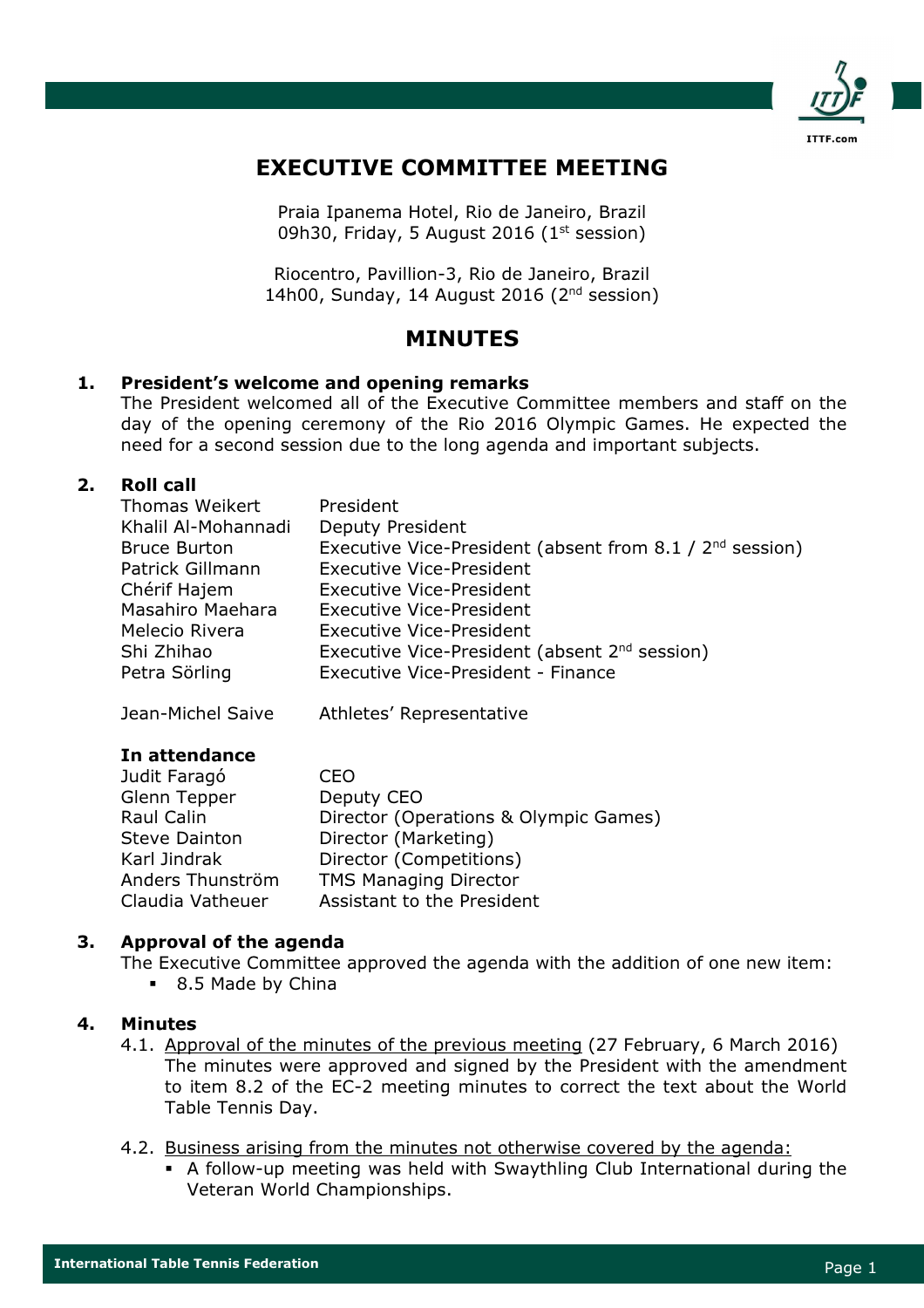

- 4.3. Report and review of tasks from past EC meetings
	- Seven (7) items remained on the Task List, three of them were added after the last meeting.

## 5. Operations Program

#### 5.1. Updates on ITTF offices

- The apartment was vacant and renovated in the ITTF Headquarters after the ITTF Honorary Curator and Historian moved back to USA in January.
- Moving the Headquarters to the new building of the House of Sport in Lausanne is expected in April 2018.
- The bigger office space in Singapore is now occupied by six persons, Ms Zena Sim was the latest addition as Marketing & Event Assistant.

## 5.2. Financial operations

- 5.2.1 Audited Financial Statements
- The final audit meeting with Ernst & Young took place on 20 May.
- The auditor's report shows positive results (net profit of USD 391,000, USD 2,7 million deferred Olympic revenue, less expenses than in 2014).
- The detailed consolidated report is delayed due to new grouping of expenses after changing codes in accounting, the statement is expected to be finalized in September.

5.2.2 Authorization and payment policy: the policy is in place and implementation of the dual signatories for ITTF Ottawa and ITTF Singapore accounts were in progress.

5.2.3 Internal financial policy: update was needed on the document to cover travel reimbursement to officials when attending events/meetings by invitation from the Executive Committee.

It was recommended that the ITTF Honorary Presidents could travel on first class, but due to the general need of saving on expenses and respecting good governance, the suggestion was not considered.

## 1-EC-08-2016

The Executive Committee approved the update on the Internal financial policy document for Continental Presidents, Board of Directors members and Committee Chairpersons.

#### 5.3. Governance and integrity

- 5.3.1 Code of Ethics and Code of Prevention of Manipulation
- The Board of Directors gave the mandate to the EC to finalize the Codes and to approve by  $1<sup>st</sup>$  September.
- The IOC recommends 3 ways to incorporate: simply by reference; a version consistent with the IOC codes; stricter individualized version.
- Bruce Burton (ITTF EVP) and Sara Sutcliffe (TT England CEO) were requested to check and edit the draft prepared by the Director of Operations.
- Common agreement was on having a version consistent with the IOC codes and get it approved at the next EC meeting.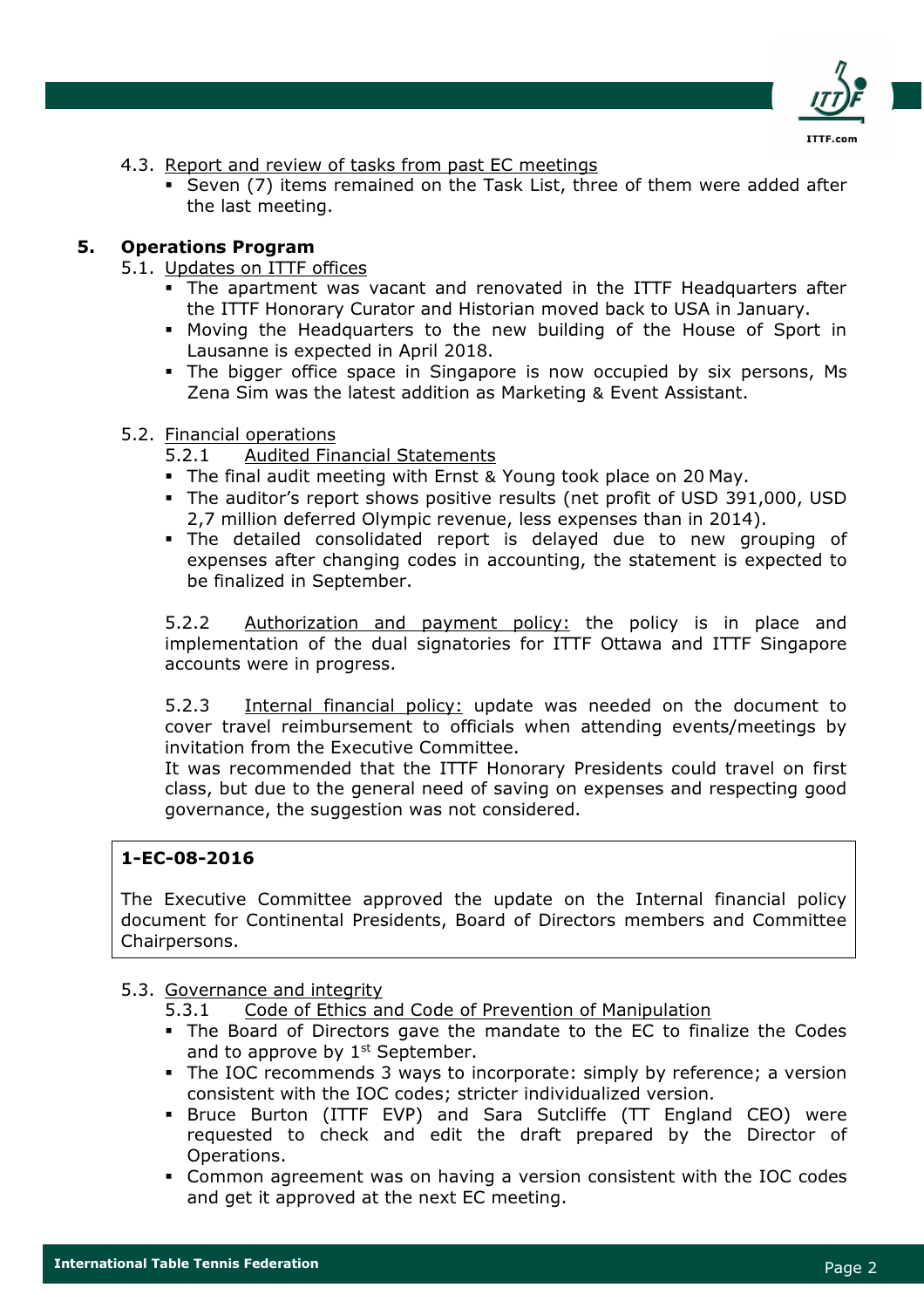

# 2-EC-08-2016

The Executive Committee resolved to request the Director of Operations to submit the final draft version of the Code of Ethics and Compliance and the Code of Prevention of Manipulation of Competitions for approval on 1 October 2016.

5.3.2 Terms of Reference for Committees: EC determines ToRs for the committees. It would be useful to update all of them before the nominations open for the new term of 2017-2019.

# 3-EC-08-2016

The Executive Committee resolved to review the Terms of Reference for Committees before the nomination process starts for ITTF committee members for 2017-2019. The CEO and the Director of Operations were requested to submit updated drafts for the next meeting.

## 5.3.3 Conflict of interest:

- It was revealed after the AGM decision on  $1<sup>st</sup>$  March 2016, that the current Athletes' Commission Chairperson is not eligible to be a member of the ITTF Executive Committee with voting right due to conflict of interest, described in the ITTF constitution 1.12.8.
- For that reason and while the AGM decision stands valid the position remains vacant for the time being, and the athletes' representative is invited to the EC meetings without voting right.
- In order to meet the constitutional requirements, adjustments are needed in a way that it is also in line with the Code of Ethics to be approved soon.

# 4-EC-08-2016

The Executive Committee resolved to request the ITTF Rules Committee Chair to propose adjustments to remedy the existing contradiction between the particular EC position and the constitution point related to conflict of interest.

- 5.3.4 Accreditation policy
- The procedure for allocating the Olympic Games accreditation is the same since the 2008 OG in Beijing.
- A question was raised how the two IOC-IF accreditations were distributed (President and General Secretary), because the last two times the GS pass was offered to the Deputy President, while in Rio it was allocated to the CEO.
- It was agreed that clear policy is needed for future.
- 5.3.5 EC functions: an update was necessary on the list due to staff changes and adding-deleting few area of focus, as attached to the Minutes.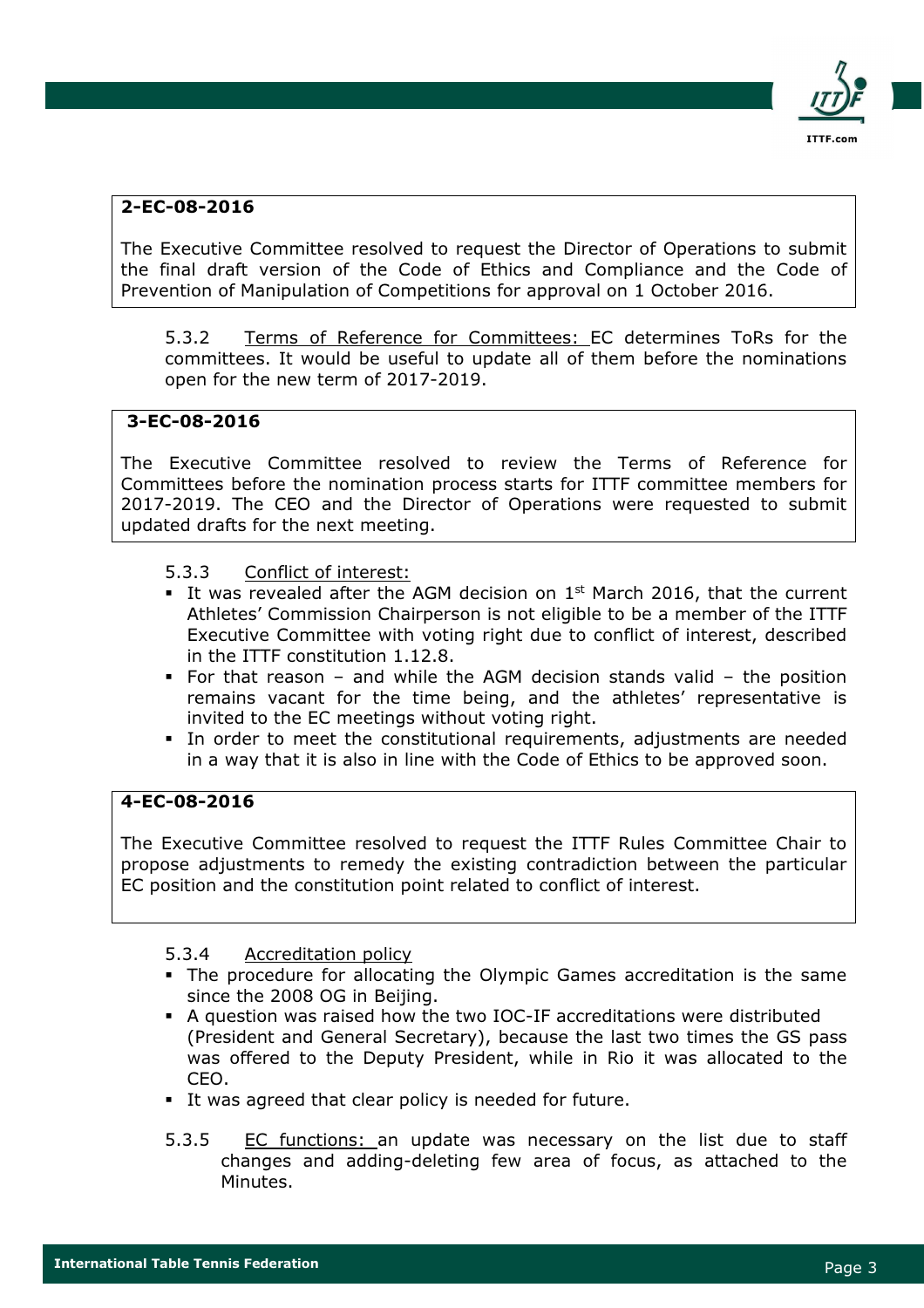

## 5-EC-08-2016

The Executive Committee approved the updated list for re-distribution of tasks for Executive Committee members and staff and asked the CEO to distribute to all concerned.

#### 5.4. Membership

- 5.4.1 Kuwait TTA suspension
- After consultation with the IOC, the ITTF Executive Committee decided on suspension of the Kuwait TTA with the effect of 22<sup>nd</sup> April 2016.
- Since then there was no change in IOC's position, on contrary, the situation escalated further after the Kuwait NOC filed and lost a lawsuit against IOC at the Swiss court.
- As long as KTTA is suspended, ITTF sanctioned event cannot take place in Kuwait.

#### 6-EC-08-2016

The Executive Committee ratified its decision of 22<sup>nd</sup> April 2016 to suspend Kuwait TTA on condition that the suspension is lifted once the situation is regulated in Kuwait and the IOC lifts its suspension on Kuwait NOC.

### 5.4.2 Remaining non-ITTF members

- From the 4 remaining countries worldwide with a National Olympic Committee, that are not members of ITTF, Eritrea submitted its membership application, following a recent course led by Michael Brown.
- Meetings with the National Olympic Committees of Cape Verde, Guinea Bissau and Bahamas are planned during the Olympic Games with the aim to progressing their potential membership.

#### 7-EC-08-2016

The Executive Committee endorsed the application of Eritrea for ITTF membership to be presented to the 2017 AGM for approval to be the 223<sup>rd</sup> member of the ITTF.

#### 6. Rio 2016 Olympic Games

- 6.1 Update report was provided by the staff involved in Olympic Games activity.
	- Playing conditions are good, lights are not optimal in practice hall, needed some adjustment, venue coordination visit took place.
	- Draw was done, tournament preparation is finished. The rules for using Paccreditation were clarified very late with the IOC.
	- Ticket sales reports give reason for concern, however last week there was a big increase, the last report indicated 49% overall sales for table tennis. Our situation is very similar to other sports in Riocentro.
	- ITTF helped national promotion by organizing Brazil vs Legend exhibition match with the Brazil TTF help, and launched the new format of table tennis, TTX in Rio with high media attendance.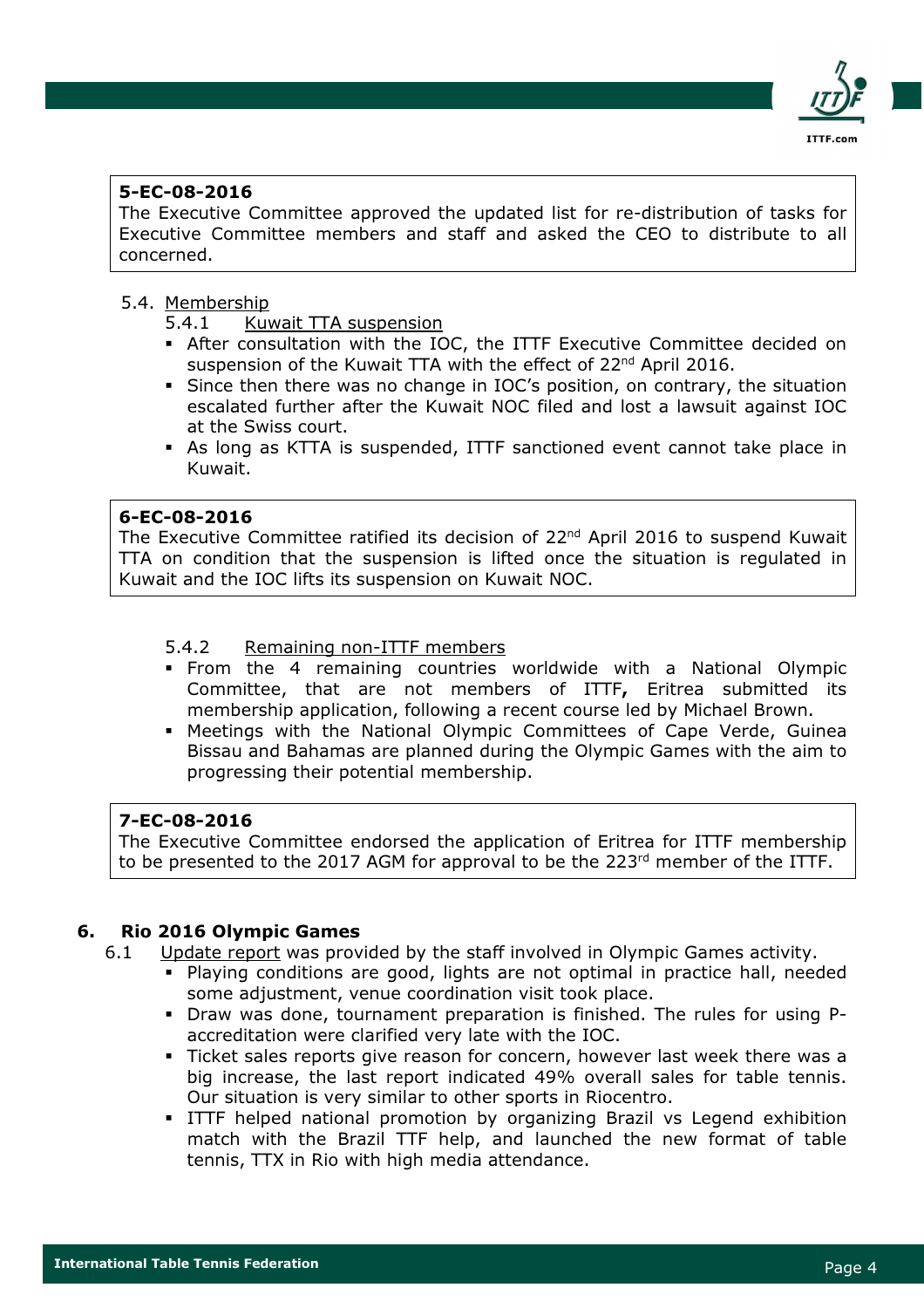

- 6.2 Russian players' participation
	- As a consequence of the McLaren report on controlled manipulation of the doping samples in Russia, there were long discussions on Russian athletes' participation at the Rio 2016 Olympic Games.
	- Finally the IOC deferred the decision to the International Federations, and gave guidelines to the IFs to check and individually decide if qualified athletes adhere to a series of strict criteria in order to be eligible to compete at the Games.
	- Table tennis had one positive sample mentioned in the report, and it took some time to find out that it belongs to a player who was not entered for the Rio 2016 Olympic Games.
	- After careful investigation, the 3-member Panel appointed by the EC confirmed the eligibility of the 3 Russian players.
	- The decision of each IF was pending on CAS arbitrator's approval which was later completed with the additional decision by a 3-member IOC panel which had the final say.
	- $\blacksquare$  On 3<sup>rd</sup> August the ITTF was informed by the IOC that the confirmation of the 3 Russian Olympic players' eligibility received the final approval.
- 6.3 General information
	- Schedule for side meetings and programs was presented to the EC.
	- The IOC President's visit is scheduled for  $10<sup>th</sup>$  August, and the ITTF will honour the latest 7-times Olympian, Segun Toriola from Nigeria before one competition session in the venue.
	- There will be 4 EC members involved in the award presentation ceremony to hand over the gift with an IOC member colleague presenting the medal.
- 6.4 Rules on team players selection and replacement: athletes' representative asked clarification on the rule that a player qualified for singles, but refused to be entered by his/her NOC, can still be entered for the team event. It was explained that according to the Olympic qualification system, the team member selection was left open and optional for the NOCs within the eligibility criteria.

# 7. Competition Program

- 7.1 Future Event Working Group update was provided by Shi Zhihao as WG Chair.
	- Deloitte LLP was selected as external consultant for the Working Group after 6 tenders were received.
	- The WG had a meeting in June in Singapore, where 10 key concepts were presented and discussed. The next meeting is scheduled in Rio during the Olympic Games.
	- The WG has a mandate to come up with recommendation on the ITTF competition structure for the last EC meeting in 2016.
	- The Marketing Director was requested to share the main presentation documents with the EC.
- 7.2 Ranking Working Group update: several options are studied and tested by the group. The Marketing Director was requested to share the summary notes of their last meeting with the EC.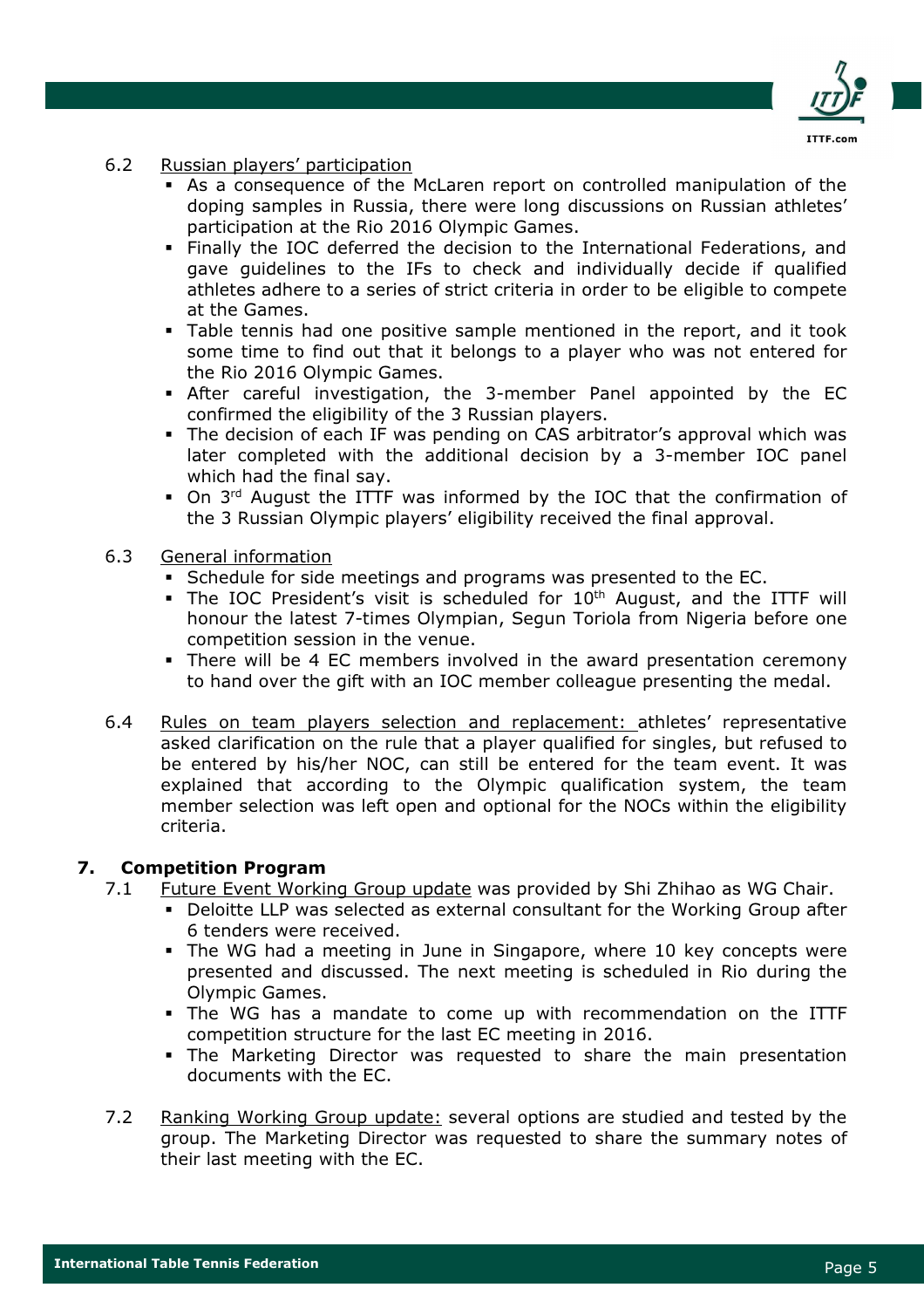

- 7.3 Eligibility rules: the issue was raised that there are different eligibility rules applied at different table tennis events, which is too complicated and difficult to accept that some players can compete at one type of event, but not at the other. It would be advisable to have uniform eligibility rules within the ITTF, on contrary to the current system with international, world title and Olympic eligibility rules.
- 7.4 2016 World Tour Grand Finals: the event was allocated in middle of April to Doha, and the Qatar TTA is ready to host also the ITTF Star Award Gala. Date of the Grand Finals had to be changed to 8-11 December, starting one day after the World Junior Championships finishes. The playing schedule has to be prepared in a way to allow to play both events for those few young players who qualify for both.
- 7.5 2017 World Tour and Challenge calendar: bids were closed for both event types, 6 World Tour Platinum and 6 World Tour were confirmed. As a change compared to present system, the 11 Challenge tournaments will not be part of the World Tour. Calendar will be published after some open and clashing dates are fixed.
- 7.6 World Cups

7.6.1 2016 Women's World Cup: the event was allocated to USATT in the city of Philadelphia. The inspection ended in July with very positive feedback about the infrastructure and the venue at the Temple University.

- 7.6.2 Bids for 2017-2018 Men's and Women's World Cup
- No bid was received on time for the Women's World Cup, only letter of interest.
- Two bids and three letters of interest were received for the Men's World Cup, but all of them for 2018.
- The Director of Competition was requested to contact all potential bidding associations to confirm their application and/or to check their readiness for 2017 in case of Men's World Cup.

7.6.3 2017 World Team Cup: there are preliminary negotiations with TT England to host the event.

- 7.7 2020 World Championships bid
	- Due to the mandate of the Future Event Working Group, the bidding conditions for the 2020 WTTC is not yet clear, it would not be responsible to publish call for bids with uncertain conditions.
	- If the bid is delayed, the event can be allocated 2 years in advance by the 2018 AGM, and not 3 years as usual, unless the EC is authorized by the AGM to allocate the right to host as soon as possible.
	- All potential bidding organisations have to be informed about the delay to keep their interest alive.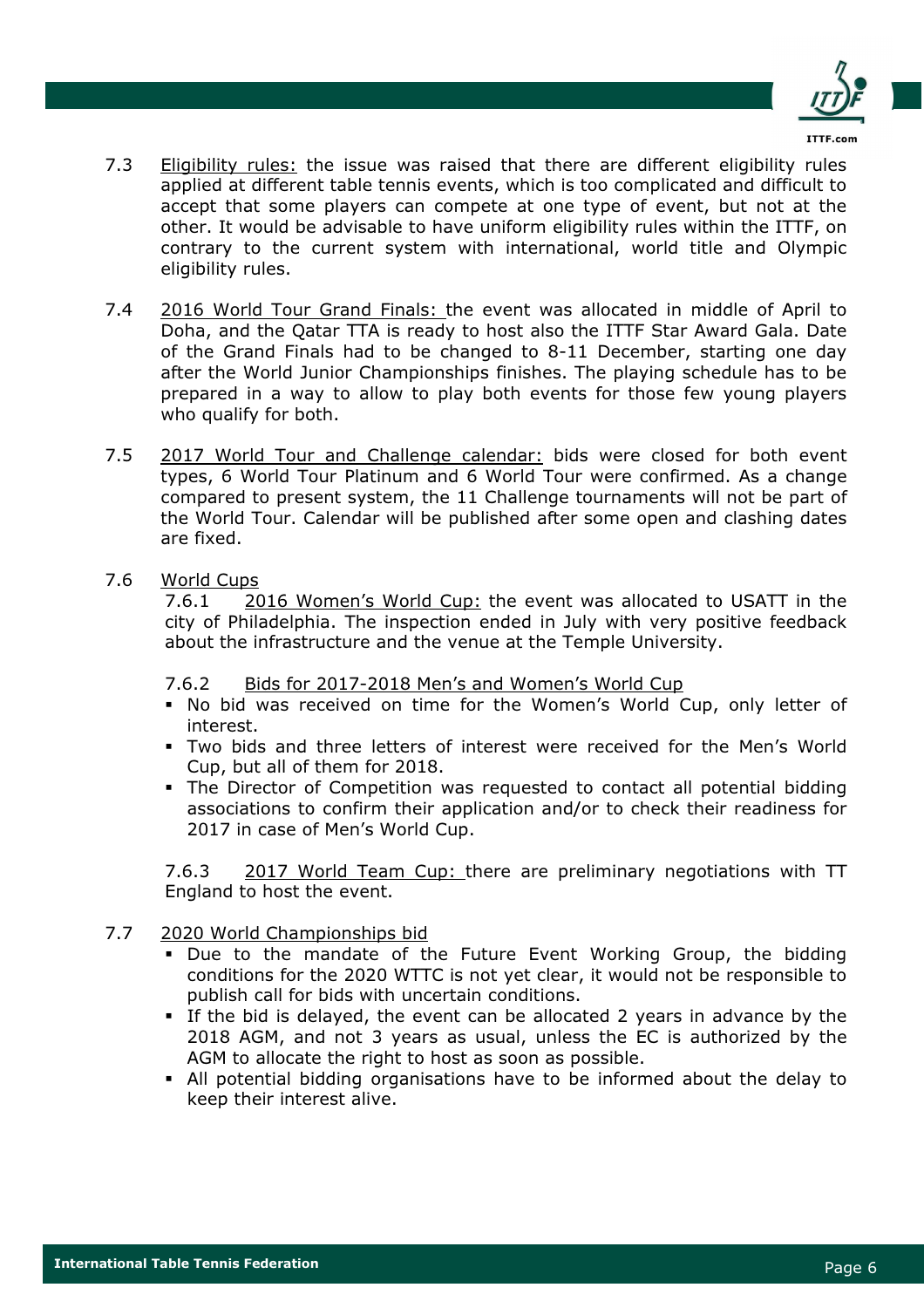

## 8-EC-08-2016

The Executive Committee resolved to delay the bid process for the 2020 World Championships until the future structure and system of the world title events is decided.

### 8. Marketing and Promotion Program

- 8.1 TMS International update was provided by TMS Managing Director.
	- Contract with TISSOT was finally renewed for 2017-2020.
		- Double Fish sponsorship for World Tour Grand Finals extended to 4 more years.
		- Enlio will be floor sponsor for 2017-2020 World Cups and 2019-2020 WTTC.
		- Television Contract with CCTV (China) still pending.

Future ITTF-TMS cooperation was explained by the President and confirmed by the TMS Managing Director.

- ITTF and TMS are discussing a potential agreement in principle for ITTF to buy back the commercial rights from TMS for a reduced commission.
- The deal would have to be financially beneficial for the ITTF and to offer fair compensation to TMS.
- TMS reached its maximum to generate sponsorship for ITTF and are in negotiations with other, bigger agencies to sub-license some of the rights to increase revenues.
- Also the ITTF auditor recommended to reduce risk and not to rely only on one marketing company.
- The reduced commission amount could be paid as lump sum from the Olympic revenue to be received later this year.
- Since September 2015 there are on-going discussions how to recover loss of World Tour overall sponsor, during negotiations the buy-out was raised as an option.
- Discussions with other agencies (Lagardere) have to be suspended by TMS if agreement would be reached in principle between the ITTF and TMS.
- It was agreed to continue the discussion on this agenda point at the  $2^{nd}$ session of the EC meeting, after the EC members receive the detailed final agreement "in principle" document including exact timelines, facts and figures.
- Bruce Burton announced that due to a possible perceived conflict of interest he will not be part of the discussion and decision process on this item, as a former director in TMS, the position he took in the early years after the TMS was created.
- 8.2 Star Award Gala 2016: see under 7.4 and it is planned to include in the program celebration of the ITTF's 90<sup>th</sup> anniversary.
- 8.3 New web-site launch: new web-site was opened on  $2^{nd}$  August 2016 only with the Olympic page, to focus exclusively on Rio 2016 and to allow sufficient time to transfer the unexpectedly big volume of content.
- 8.4 TTX-urban table tennis: new, outdoor format of table tennis was launched on 4<sup>th</sup> August in Rio, in the German hospitality house and on the Rio beach,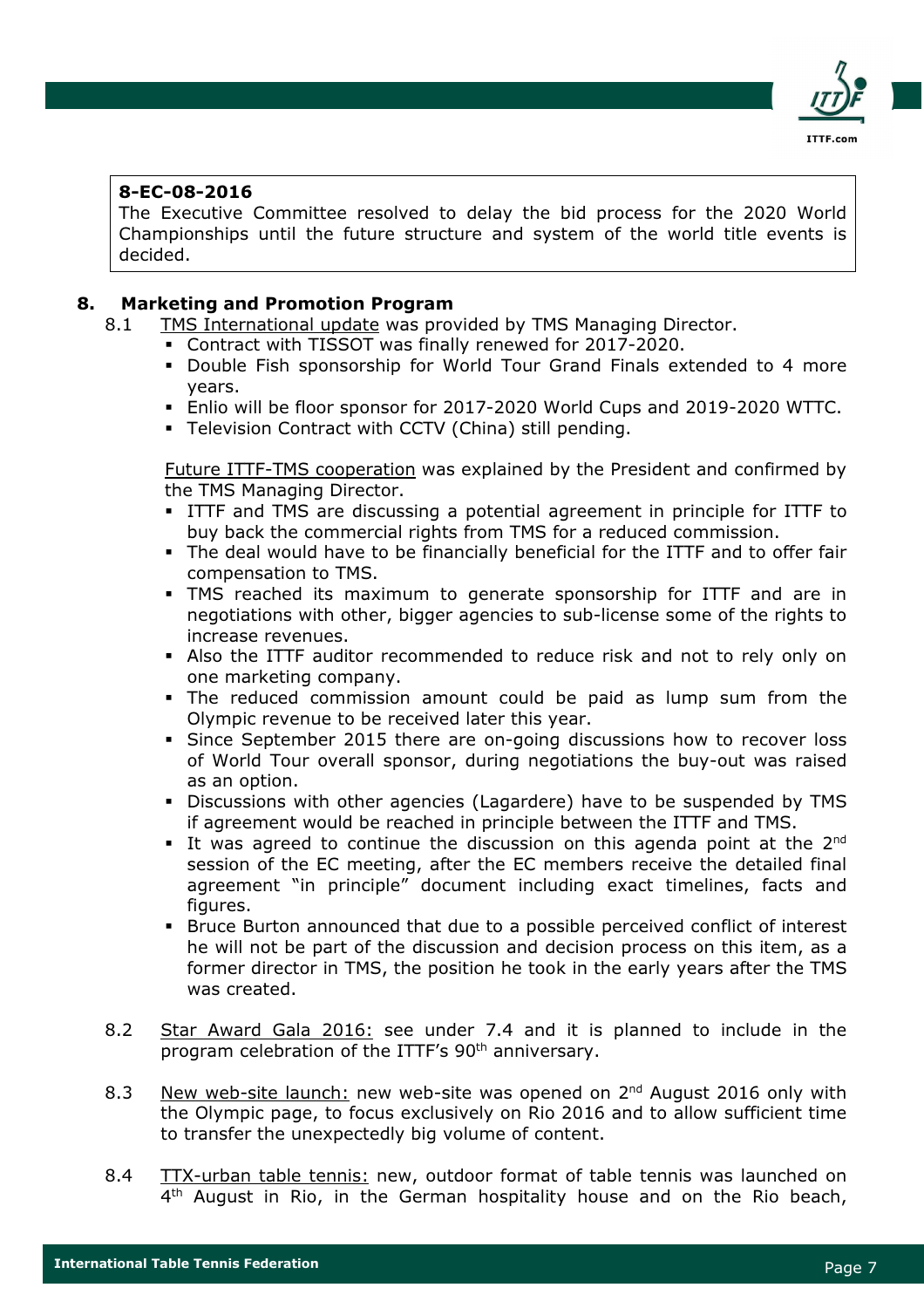

involving the highest ITTF officials and top players. The event attracted big attention and media interest. Even if the project is in initial stage, it was an exceptional opportunity to introduce it in Rio.

8.5 Made by China: MBC is a new initiative, to be established as a joint project between the ITTF and the Chinese TTA that aims in bridging the gap between China and the rest of the World, by producing world-class players. The project is in planning phase.

## 9. Development, Education & Training Program

- 9.1 ITTF-Continental Development Agreements 2017-2020: all 6 ITTF-Continental Development Agreements 2017-2020 have been finalized and will be formally signed on 14 August in the Riocentro venue. EC members were welcomed to attend.
- 9.2 **ITTF-Continental Affiliation Agreements 2017-2020:** all 6 ITTF-Continental Affiliation Agreements 2017-2020 have been finalized and will be formally signed on 14 August in the Riocentro venue. EC members were welcomed to attend.
- 9.3 Development and Education & Training roles
	- 3 half-time Development and Education jobs Development Projects Officer (DPO), Education & Training Projects Officer (ETPO), Coach Accreditation Scheme Officer (CASO) - were advertised through globalsports.com and ITTF website.
	- By deadline 270 applications were received from table tennis, other International Sport Federations, and from UN agencies and NGO's, some of them very high level.
	- It was decided to delay the appointment of CASO position pending further research.
	- A shortlist for DPO and ETPO has been created with those present in Rio to be interviewed by Glenn Tepper, Petra Sorling, Leandro Olvech and Polona Cehovin, and the remainder to be interviewed on skype after the Olympics by the same group. Announcement is anticipated at the next EC meeting.

#### 9.4 World Hopes Week

- The 6<sup>th</sup> World Hopes Week was held in the Aspire Academy in Doha, Oatar, 29 May-4 June in close co-operation of Aspire, QTTA and ITTF.
- Head coaches were Singapore's Jing Jun Hong and Germany's Dirk Wagner.
- 12 boys and 12 girls and their coaches qualified through their continents, 4 boys and 4 girls were awarded wildcards or host places, and had a full week of training and daily education, ending finally with a competition.
- The top boy and girl automatically qualified for the Hopes Team training and participation at the World Cadet Challenge, while the remaining 3 boys and 3 girls were selected based on a points system, respecting universality with every continent represented.
- 9.5 Rough Diamonds
	- Rough Diamonds is a new step in the ITTF Athlete Development Model to make the steps to the top more manageable.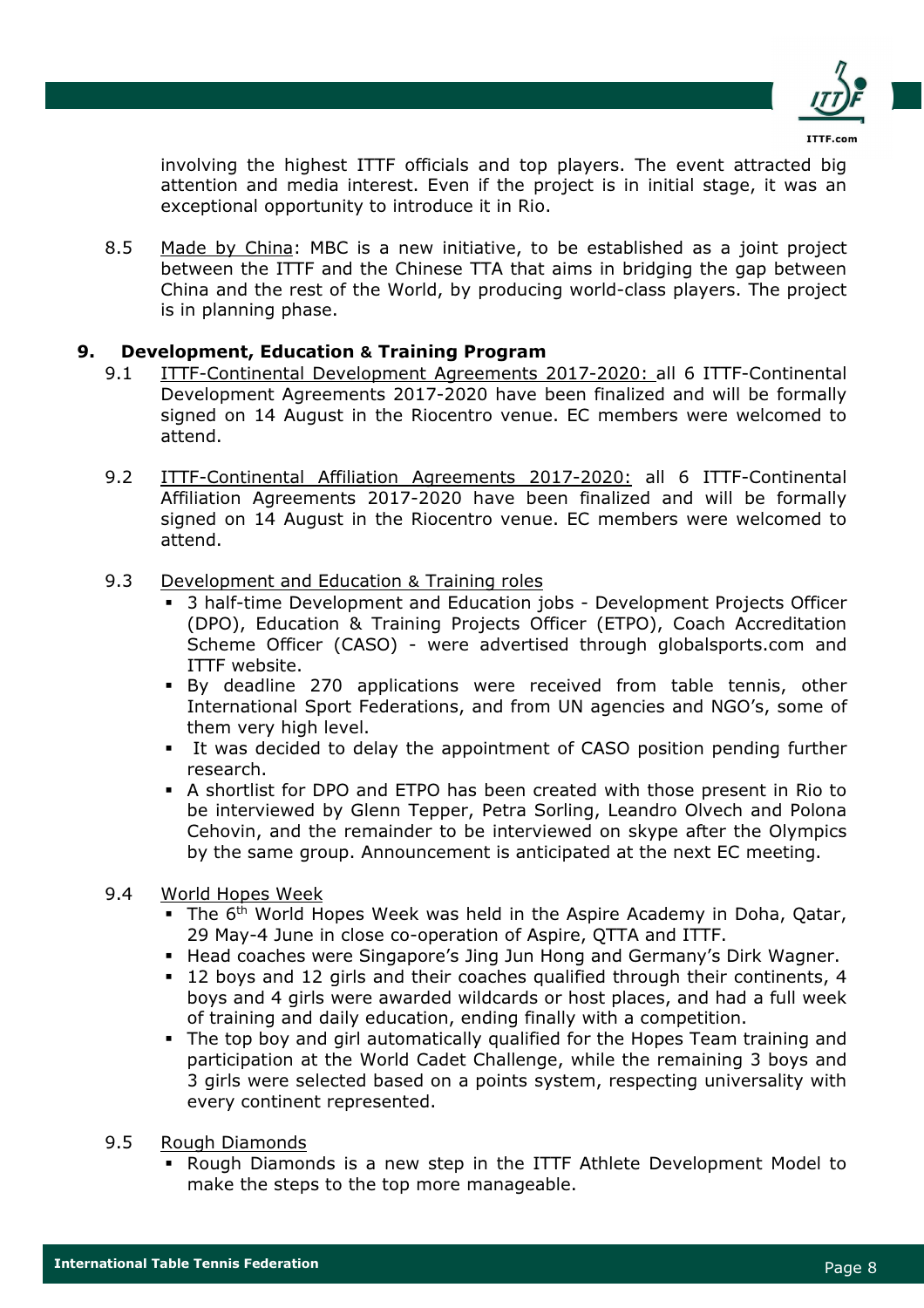

- The first camp will be held in September at CTTC-Luxembourg, involving 3 Chinese experts, several Chinese sparring partners and former World and Olympic Champion, Zhang Yining leading the training.
- 24 players were selected following universality principles with all continents represented.
- 9.6 World Table Tennis Days + films
	- The 2<sup>nd</sup> World Table Tennis Day was held April 6, 2016
	- The official launch was in Nepal to coincide with the launch of the UN and ITTF "Table tennis for NepALL" 3-year para table tennis project.
	- The event was attended by UN Secretary General Special Advisor on Sport for Development and Peace-Wilfred Lemke, Co-chair of the UN Sport and Persons with Disabilities Working Group-Young Sam Ma, ITTF President-Thomas Weikert, and Melissa Tapper as role model, being the first Australian to qualify for both Olympics and Paralympics.
	- Worldwide 196 activities from 83 countries participated in World Table Tennis Day activities with awards for the most universal (Tunisia), most popular (Mexico), most inclusive (Solomon Islands), most creative (Italy) and best overall (France through "Ping Sans Frontier").
	- The World Table Tennis Day film was shown to the EC.

The  $1^{st}$  session of the meeting was adjourned at 13h00 on  $5^{th}$  August. The  $2^{nd}$  session continued on  $14^{th}$  August with the rest of the agenda and to follow-up agenda 8.1.

#### 10. Global Junior Program

10.1 Junior Commissioner replacement

#### 9-EC-08-2016

The Executive Committee appointed Mrs. Heike Ahlert (GER – Junior Continental Commissioner for Europe) to take over the position of the ITTF Junior Commissioner for the rest of the term, after Mr. Dennis Davis resigned for personal reasons. Mr. Han Xiao (USA) was nominated as Junior Continental Commissioner for North America, replacing Mr. Davis.

10.2 Continental Commissioners report on WJTTC: Junior Continental Commissioners were requested to give their input on the World Junior TT Championships playing system. The subject will be further discussed before a proposal will be submitted to the Executive Committee at the end of the year.

#### 11. Equipment

- 11.1 Ball update: there was an article published in NY Times on bad quality of the balls at the Olympic Games, however there was no official complaints expressed to the Tournament Management or to the ITTF from any player or coach. The ITTF followed up the issue both with the ball supplier and in the media.
- 11.2 Resolution to research height of the net vs ball
	- According to the resolution submitted by the Swiss TTF and approved by the ITTF AGM, the ITTF Equipment Committee opened a bid for net height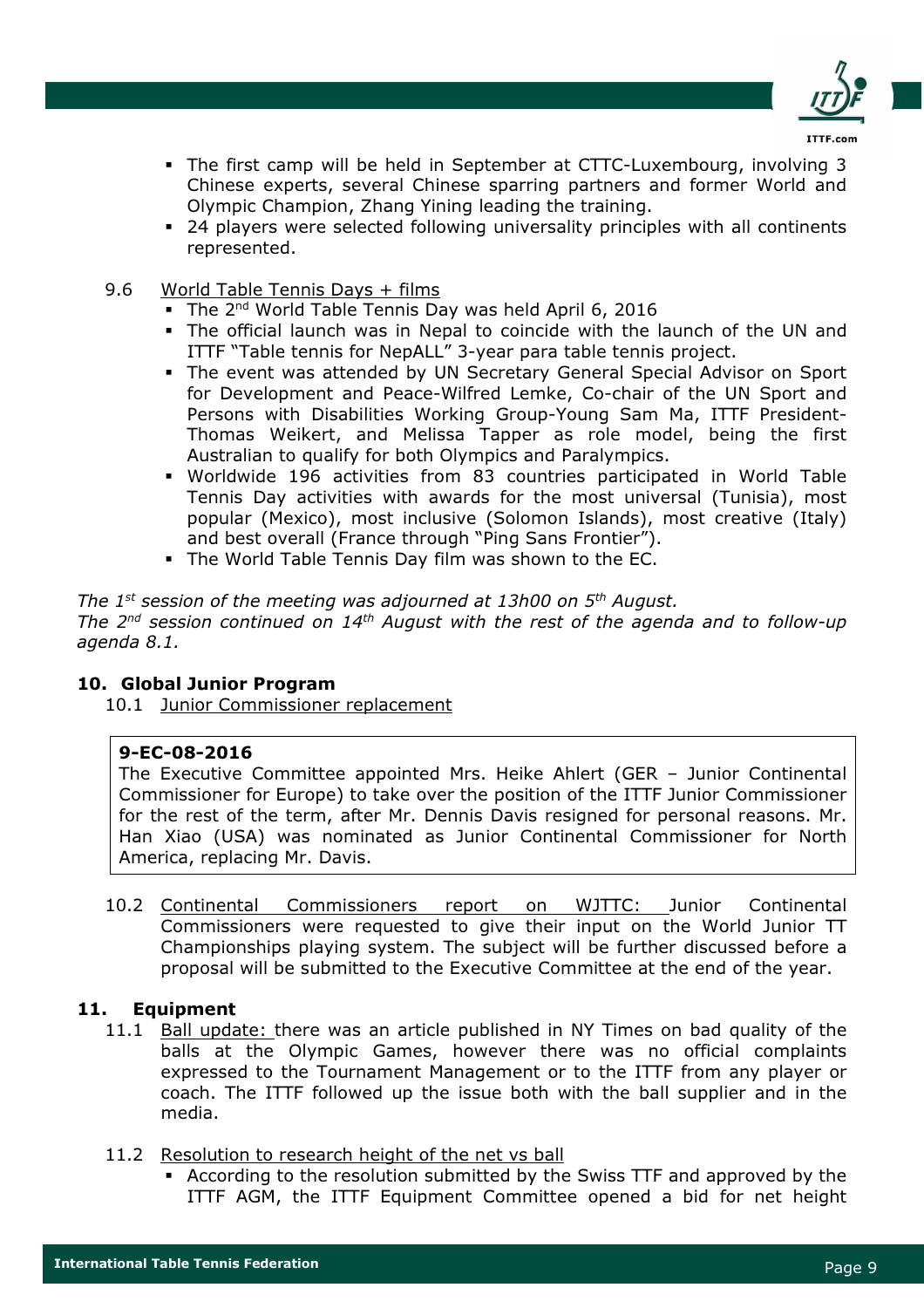

project to measure with high speed cameras the length between the top of the net and the south pole of the ball during competitions.

- Two offers were received with the price quotation of EUR 35,000 and USD 25,000.
- During the discussion there was a general opinion that the research will not bring the result the submitting National Association intended to achieve, as in competition environment all players try to adjust in the best possible way to the existing rules.

## 10-EC-08-2016

The Executive Committee resolved to request the CEO to contact the Swiss TTF and to discuss more details on the intention of the proposed project and the expected result before going on with the implementation.

11.3 Cases of illegal ITTF trademark: the President gave an update report on cases where a wholesale company used illegally or wrong ITTF logo on their products. After an official letter of warning the case was closed with mutual agreement and with a financial benefit for ITTF.

# 12. Athletes' Commission report

- Improved service is requested at the players' lounge for World Tour events, which will be reviewed for 2017 when the World Tour will be restructured and rebranded.
- It is proposed to introduce at least one para table tennis tournament with prize money.

# 13. Anti-doping

- 13.1 Implication of the McLaren report: was discussed under 6.2, while regarding IPC decision on suspension of the Russian NPC, the ITTF will wait for the CAS decision on the Russian appeal before confirming the reserve players (who were provisionally informed).
- 13.2 Anti-doping seminar in DPR Korea: written report was submitted by the ITTF Anti-Doping Manager on the project organized in cooperation between ITTF and the DPR Korea National Anti-Doping Organization, giving educational and practical training in conjunction with the doping control operation at the Pyongyang Open – ITTF World Tour event.
- 13.3 WADA 2014 ADRV report: the report showed that in 2014 there was no nonanalytical Anti-Doping Rules Violation in table tennis on international or national level, including also para division.

# 14. Any other business

- 14.1 2016 SportAccord and IOC Session: EC will receive summary update after the Olympic Games.
- 14.2 Next EC meeting will take place on 1 October, in Saarbrücken, Germany, in conjunction with the LIEBHERR 2016 Men's World Cup.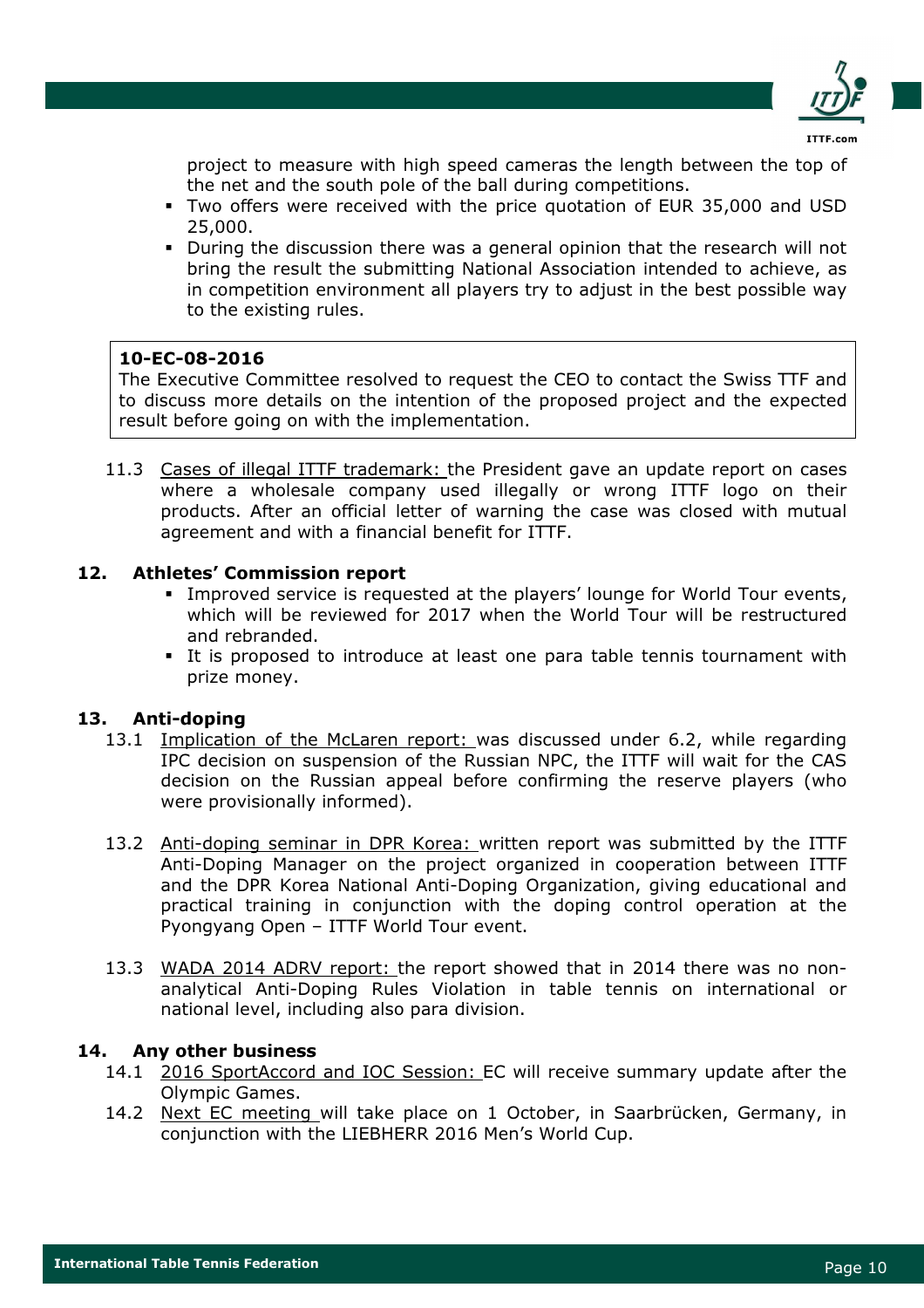

The President asked all staff except CEO to leave the meeting room and the meeting continued "in camera" to follow-up on agenda point 8.1. Together with the staff, Bruce Burton also left the meeting room.

## Future ITTF-TMS cooperation

- The EC members received the detailed agreement in principle document including proposed conditions, timelines, facts and projected figures.
- The President together with the Executive Vice President for Finance and the CEO – presented the expected financial gain to ITTF and explained that it is planned to do the marketing activity partly in-house, partly in cooperation with several agencies once the agreement is done.
- Decision on taking over the rights as of 1 January 2017 is urgent, because TMS is in negotiation with a big agency (Lagardere) to re-sell and sublicense some rights, and it has to be stopped if ITTF takes back the rights, also most companies allocate their sponsorship money in this period, so any delay would be bad to make agreements for 2017.
- TMS is ready to release 2 staff members, if ITTF would take over their employment contract, to fulfil increasing marketing activity, while the TMS Managing Director would be consultant for ITTF in 2017 to help with the transition and paid by TMS.
- ITTF would provide TMS for the concluded agreements with a reduced income-sharing rate of 15% instead of the contractual 25%, and with 5% commission for renewals for certain agreements.
- The TMS share would be paid as a lump sum at the end of year, but amortized for 8 years as an expense for ITTF.
- It was confirmed that the agreement is beneficial to ITTF, and TMS agrees with the proposal.
- The contract draft and possible tax implication if any will be checked with lawyers and with the auditors before signing.
- The EC members should receive the contract draft by 20 September to allow enough time to study.

## 11-EC-08-2016

The Executive Committee agreed with one abstention, in principle, that ITTF and TMS enter into an agreement by which the ITTF takes back all its commercial rights as of 1 January 2017 by terminating the current marketing agreement, and authorized the President, the Executive Vice President for Finance and the CEO to prepare the contractual termination agreement with TMS to be signed after approval by the EC at its next meeting.

# 15. Adjournment

There being no further business, the meeting adjourned at 15h30 on 14<sup>th</sup> August.

\_\_\_\_\_\_\_\_\_\_\_\_\_\_\_\_\_\_\_\_\_\_\_\_\_\_\_\_\_\_ \_\_\_\_\_\_\_\_\_\_\_\_\_\_\_\_\_\_\_\_\_\_\_\_\_\_ Thomas Weikert **Date** Date President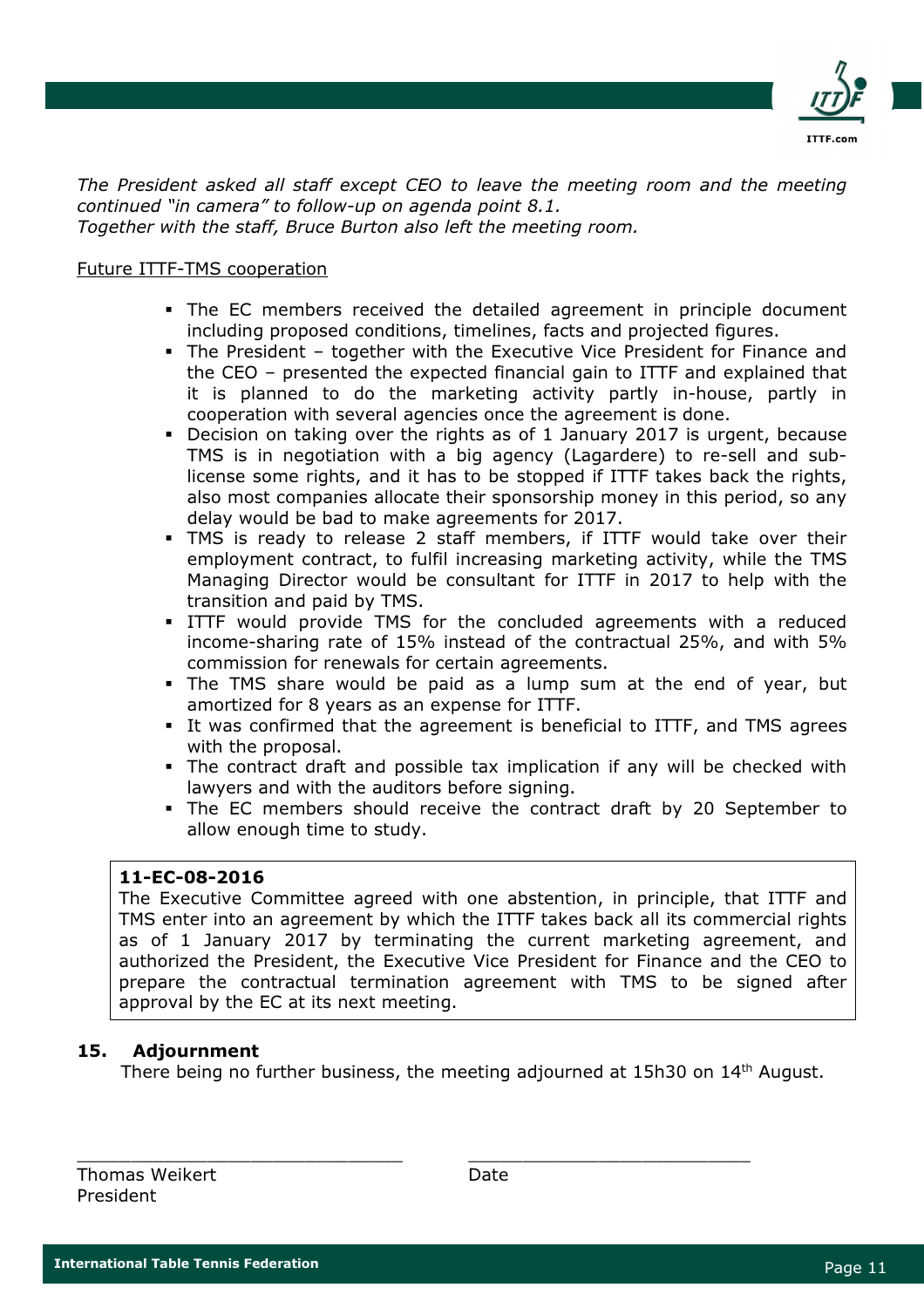#### ITTF Executive Committee 2013-2017 Functionsupdated - 1 August 2016

| <b>Area of FOCUS</b>                      | <b>EC</b> members         | <b>Committee Chair</b>             | <b>Professional Staff</b> | <b>Professional Staff</b>    |
|-------------------------------------------|---------------------------|------------------------------------|---------------------------|------------------------------|
|                                           | and Chair                 | or other                           | <b>Primary</b>            | <b>Secondary</b>             |
|                                           |                           |                                    |                           |                              |
| Africa (communications)                   | Cherif Hajem              | Khaled El-Salhy                    | Michael Brown             | Glenn Tepper                 |
| <b>AGM &amp; Elections Procedures</b>     | Adham Sharara             | Rudi Sporrer                       | Judit Farago              | Raul Calin                   |
| Asia (communications)                     | Khalil Al-Mohannadi       | Cai Zhenhua                        | <b>Steve Dainton</b>      | Glenn Tepper                 |
| <b>ASOIF &amp; SPORTACCORD</b>            | Thomas Weikert            | Adham Sharara                      | Judit Farago              | Glenn Tepper                 |
| <b>Athletes Commission</b>                | Shi Zhihao                | Vladimir Samsonov                  | Karl Jindrak              | Raul Calin                   |
| Calendar                                  | Cherif Hajem              | $\overline{\text{(Multi)}}$        | Judit Farago              | Etsuko Enami                 |
| Committee Structure                       | Petra Sörling             | <b>ALL</b>                         | Judit Farago              | Raul Calin                   |
| Commonwealth Games & TT Champs.           | <b>Bruce Burton</b>       | Alan Ransome                       | Raul Calin                | Ian Marshall                 |
| <b>Constitutional Review</b>              | Adham Sharara             | R. Sporrer, W. Rönmar Judit Farago |                           | Raul Calin                   |
| <b>Continental Affiliation Agreements</b> | Thomas Weikert            | CFs                                | Glenn Tepper              | Leandro Olvech               |
| Deputize for President                    | Khalil Al-Mohannadi       | <b>EC</b> members                  | Judit Farago              | Glenn Tepper                 |
| Development Program                       | Melecio Rivera            | (Multi)                            | Leandro Olvech            | Glenn Tepper, Michael Brown  |
| Digital Content, Videos                   | Khalil Al-Mohannadi       | Arne Madsen                        | Joachim Davy              | Matt Pound                   |
| <b>Education &amp; Training Program</b>   | Shi Zhihao                | (Multi)                            | Polona Cehovin            | Glenn Tepper, Dejan Papic    |
| Eligibility matters                       | <b>Bruce Burton</b>       | Rudi Sporrer                       | Judit Farago              | Zoltan Bencsik, Etsuko Enami |
| <b>Equipment Committee</b>                | Masahiro Maehara          | Federico Lineros                   | Vicky Eleftheriade        | Emese Barsai                 |
| Europe (communications)                   | Petra Sörling             | Ronald Kramer                      | Glenn Tepper              | Judit Farago, Leandro Olvech |
| Finance                                   | Petra Sörling             | <b>Finance Committee</b>           | Habiba Besic              | Raul Calin                   |
| Future Events Working Group               | Shi Zhihao                | <b>EC</b> members                  | <b>Steve Dainton</b>      | Glenn Tepper                 |
| General Responsibilities                  | <b>Thomas Weikert</b>     | (Multi)                            | Judit Farago              | (Multi)                      |
| General Responsibilities/Deputy           | Khalil Al-Mohannadi       | (Multi)                            | Judit Farago              | (Multi)                      |
| Global Junior Program                     | Patrick Gillmann          | Heike Ahlert                       | <b>Mohamed Dawlatly</b>   | Karl Jindrak                 |
| Governance, Integrity                     | <b>Thomas Weikert</b>     | <b>Bruce Burton</b>                | Judit Farago              | Raul Calin                   |
| <b>Information Technology</b>             | <b>Bruce Burton</b>       | <b>ALL</b>                         | Matt Pound                | <b>Mohamed Dawlatly</b>      |
| <b>IOC Relations</b>                      | Thomas Weikert            | (Multi)                            | Judit Farago              | Glenn Tepper, Raul Calin     |
| ITTF Planning (P5 and DBI)                | Adham Sharara             | <b>Executive Committee</b>         | Judit Farago              | Glenn Tepper, Zoltan Bencsik |
| <b>ITTF-Continental Events</b>            | CH/KAM/PS/MR/BB/PC(Multi) |                                    | Karl Jindrak              | Raul Calin, Mohamed Dawlatly |
| ITTF-Continental Marketing Agreements     | Thomas Weikert            | <b>CFs</b>                         | <b>Steve Dainton</b>      | <b>TMS International</b>     |
| Junior Commissioner                       | Patrick Gillmann          | <b>Heike Ahlert</b>                | Mohamed Dawlatly          | Polona Cehovin               |
| Latin America (communications)            | Melecio Rivera            | Juan Vila                          | Leandro Olvech            | Glenn Tepper, Ramon Ortega   |
| Legal matters                             | Thomas Weikert            | <b>Executive Committee</b>         | Claudia Vatheuer          | Judit Farago                 |
| Marketing Income                          | Petra Sörling             | <b>TMS International</b>           | <b>Steve Dainton</b>      |                              |
| Marketing Planning & Advisory             | Adham Sharara             | <b>TMS International</b>           | Steve Dainton             |                              |
| Media                                     | Khalil Al-Mohannadi       | Arne Madsen                        | Matt Pound                | Ian Marshall, Yang Caifeng   |
| <b>Multi-Sport Games</b>                  | Shi Zhihao                | Graeme Ireland                     | Raul Calin                | Judit Farago                 |